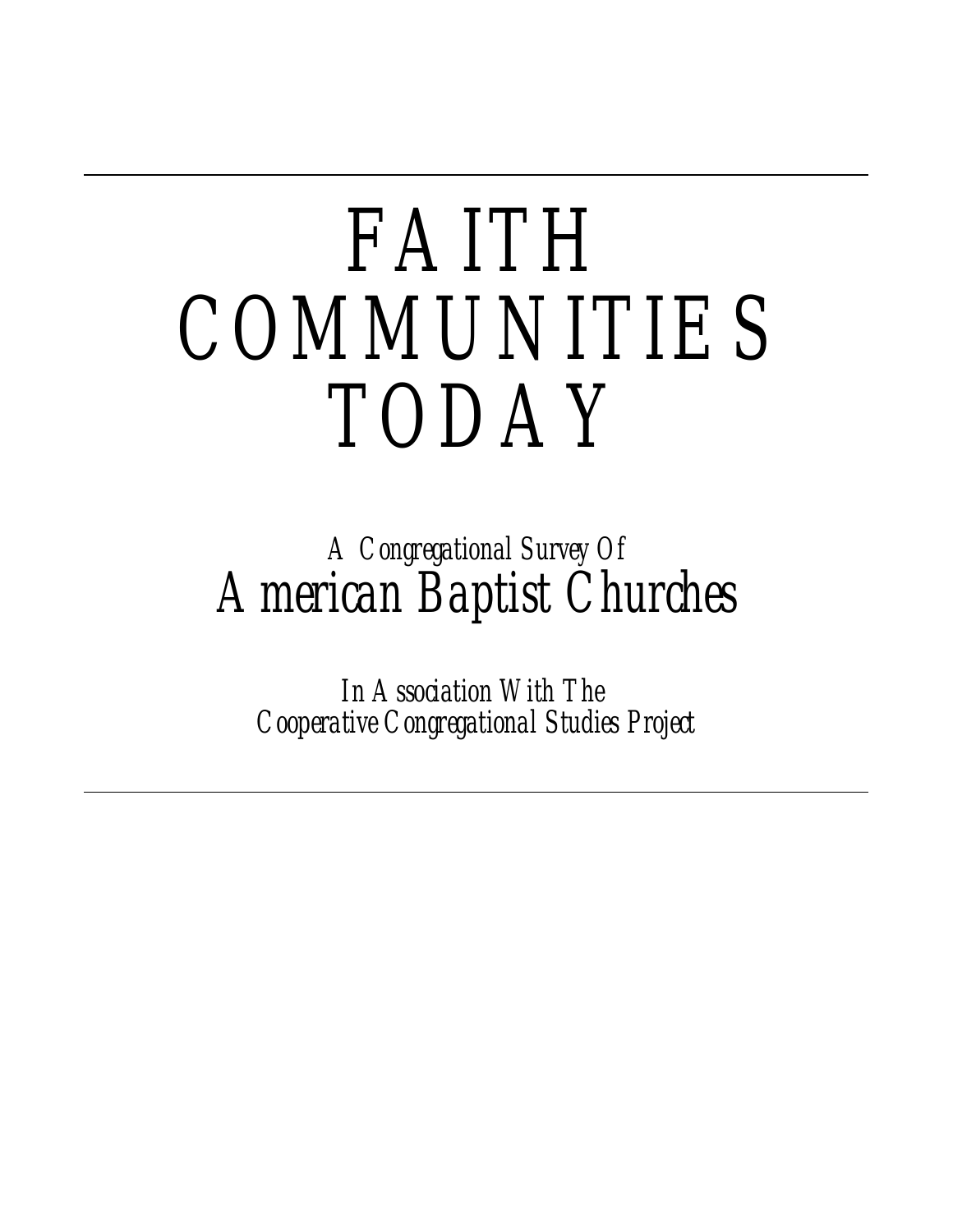# **I. Your Congregation's Location and Building**

- 1. In what ZIP code area is this congregation's primary place of worship **physically located**? \_\_\_\_\_\_\_ (If you use a P.O. Box or forward your mail your zip code **location** may not be the same as your **mailing** zip code )
- 2. In what year did your congregation begin worshiping in its current sanctuary?
- 3. How would you describe the place where your congregation's primary worship building is located?

|    | Rural or open country $\ldots \ldots \ldots$<br>Town or village of less than 10,000 $\ldots$ $\square_{2}$<br>In or around a city of:<br>10,000 - 49,999 $\dots$ $\square$ <sub>3</sub><br>50,000-249,999 $\ldots$ $\Box$ <sub>4</sub><br>250,000+ $\square_5$                              |                           | [Note: If you check 3, 4 or 5, please answer $A \& B$ below] |                     |                                      |                                  |
|----|---------------------------------------------------------------------------------------------------------------------------------------------------------------------------------------------------------------------------------------------------------------------------------------------|---------------------------|--------------------------------------------------------------|---------------------|--------------------------------------|----------------------------------|
|    | A. If in or around a city, is your building located:<br>Downtown or in the inner city $\ldots \ldots \ldots \ldots \ldots \ldots \square_1$<br>In another part of the city (e.g. older residential area). $\Box$<br>In an older suburb around the city $\ldots \ldots \ldots \ldots \ldots$ |                           |                                                              |                     |                                      |                                  |
|    | <b>B.</b> If in or around a city, is your building located:<br>In a mixed residential and commercial/industrial area $\Box_2$<br>In a commercial or industrial area $\ldots \ldots \ldots \ldots \ldots \square_3$                                                                          |                           |                                                              |                     |                                      |                                  |
| 4. | How adequate are the following for the current needs of your congregation?:                                                                                                                                                                                                                 |                           |                                                              |                     |                                      |                                  |
|    | $(\vee)$ one each line)                                                                                                                                                                                                                                                                     | Much More<br>Than We Need | <b>Slightly More</b><br>Than We Need                         | Just About<br>Right | <b>Slightly Less</b><br>Than We Need | <b>Much Less</b><br>Than We Need |
|    | A. Your worship space<br>B. Your educational space<br>C. Your fellowship space<br>D. Space for parking                                                                                                                                                                                      |                           |                                                              |                     |                                      |                                  |

- 5. What is the total seating capacity of your sanctuary?
- 6. How would you describe the overall physical condition of your congregation's building(s)? ( $\vee$  one)

|  |  | $\Box_1$ Excellent $\Box_2$ Good $\Box_3$ Needs improvement $\Box_4$ In serious need of improvement & repair |  |  |
|--|--|--------------------------------------------------------------------------------------------------------------|--|--|
|--|--|--------------------------------------------------------------------------------------------------------------|--|--|

7. How many congregations use your building space for worship? (Including your congregation)

## **II. Congregational Worship**

1. Worship Services. [Note: if your congregation holds worship less than once a week, check here  $\Box$  and answer for a typical weekend you do hold services]

|                                                                                                                                                                                                                         | Friday | Saturday | Sunday AM | Sundav PM |  |  |  |
|-------------------------------------------------------------------------------------------------------------------------------------------------------------------------------------------------------------------------|--------|----------|-----------|-----------|--|--|--|
| A. How many worship services does your<br>congregation have on each of the following<br>days/times on a typical weekend?                                                                                                |        |          |           |           |  |  |  |
| B. What is the total attendance for all services held<br>on this day/time on a typical weekend?                                                                                                                         |        |          |           |           |  |  |  |
| C. If you typically hold more than one service on the weekend, are these services: $(v \text{ one})$                                                                                                                    |        |          |           |           |  |  |  |
| Very similar in style (other than the language used)<br>$\Box$ <sub>2</sub> One or more is somewhat different in style from the rest<br>$\Box$ <sub>3</sub> One or more is <i>very different</i> in style from the rest |        |          |           |           |  |  |  |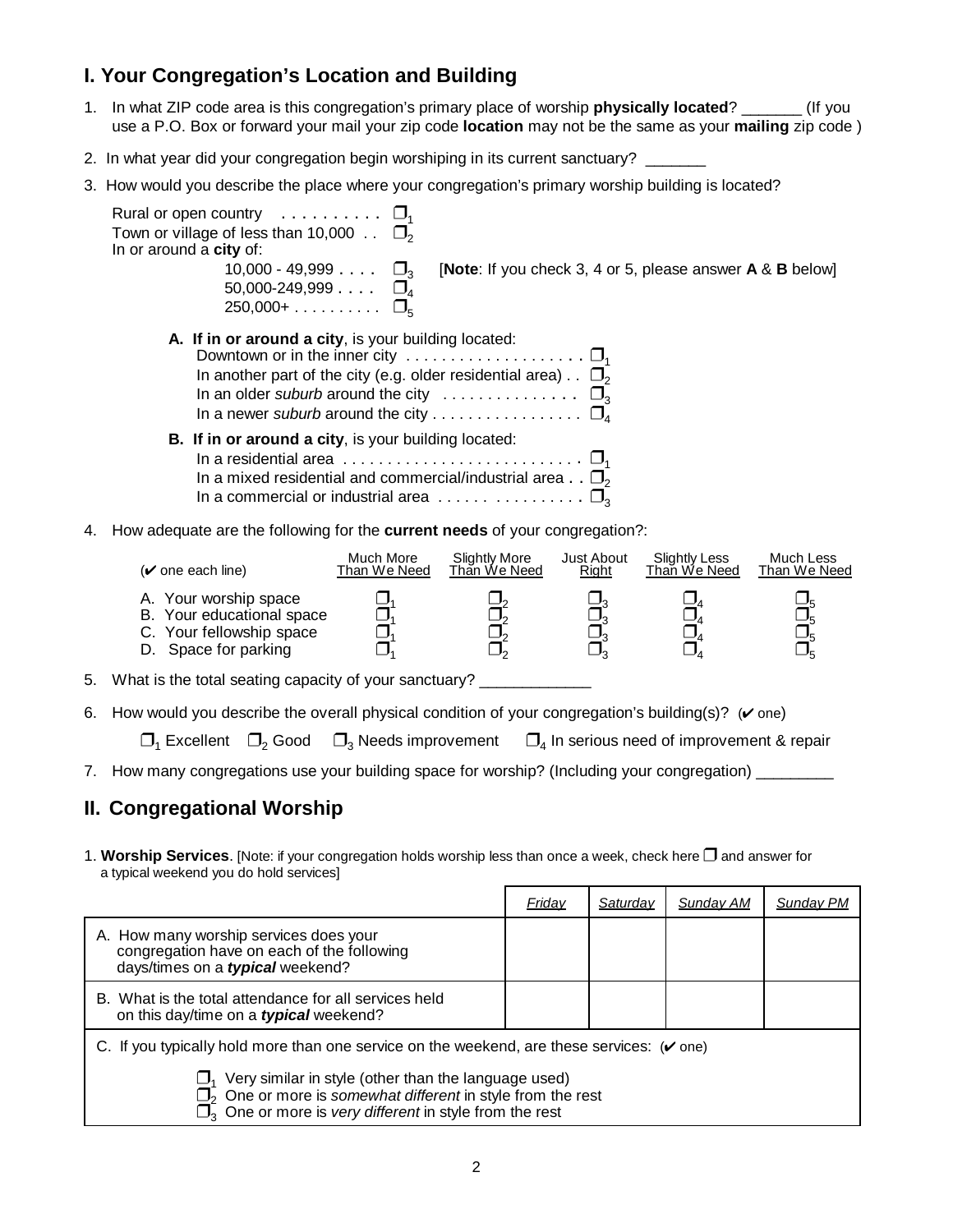2. Please list all the languages in which your congregation conducts worship services on a typical weekend:

\_\_\_\_\_\_\_\_\_\_\_\_\_\_\_\_\_\_\_\_\_\_\_\_\_\_\_\_\_\_\_\_\_\_\_\_\_\_\_\_\_\_\_\_\_\_\_\_\_\_\_\_\_\_\_\_\_\_\_\_\_\_\_\_\_\_\_\_\_\_\_\_\_

3. About how full is your place of worship at the service with the largest attendance?

 $\Box_1$  Less than 20%  $\Box_4$  61 to 80%  $\Box_2$  21 to 40%  $\Box_5$  More than 80%  $\Box_3$  41 to 60%  $\Box_8$  Completely full.  $\Box$ <sub>6</sub> Completely full, with some people standing

4. How well do the following describe your worship service with the largest attendance?  $(V$  one on each line)

- *Very Quite Some- Not Well Well What Slightly At All* A. It is reverent  $\Box_1$   $\Box_2$   $\Box_3$   $\Box_4$   $\Box_5$ <br>B. It is joyful  $\Box_1$   $\Box_2$   $\Box_3$   $\Box_4$   $\Box_5$ B. It is joyful that the same formulation  $\Box_1$   $\Box_2$   $\Box_3$   $\Box_4$   $\Box_5$ C. It is friendly  $\Box_1$   $\Box_2$   $\Box_3$   $\Box_4$   $\Box_5$ D. It is informal the contract of  $\Box_1$   $\Box_2$   $\Box_3$   $\Box_4$   $\Box_5$ E. It is exciting the contract of  $\overline{\square}_1$   $\overline{\square}_2$   $\overline{\square}_3$   $\overline{\square}_4$   $\overline{\square}_5$ F. It is exciting<br>
F. It includes formal liturgy<br>
G. It is innovative<br>  $\Box_1 \quad \Box_2 \quad \Box_3 \quad \Box_3 \quad \Box_4 \quad \Box_5$ <br>  $\Box_1 \quad \Box_2 \quad \Box_3 \quad \Box_3 \quad \Box_4 \quad \Box_5$ G. It is innovative  $\Box_1$   $\Box_2$   $\Box_3$   $\Box_4$   $\Box_5$ <br>
H. It is predictable  $\Box_1$   $\Box_2$   $\Box_3$   $\Box_4$   $\Box_5$ H. It is predictable  $\begin{array}{ccccccc} \Box_1 & \Box_2 & \Box_3 & \Box_4 & \Box_5 \ \Box & \Box & \Box_2 & \Box_3 & \Box_4 & \Box_5 \ \Box & \Box & \Box_3 & \Box_4 & \Box_5 \end{array}$ I. It has a sense of expectancy  $\Box_1$   $\Box_2$   $\Box_3$   $\Box_4$   $\Box_5$ <br>
J. It has a sense of God's presence  $\Box_1$   $\Box_2$   $\Box_3$   $\Box_4$   $\Box_5$ J. It has a sense of God's presence K. It uses gender neutral or inclusive language  $\Box_1$   $\Box_2$   $\Box_3$   $\Box_4$   $\Box_5$
- 5. How often does the sermon in your worship service(s) **focus** on: (**v** one on each line)

|                                      | Alwavs | Often Sometimes Seldom Never |  |  |
|--------------------------------------|--------|------------------------------|--|--|
| A. God's love and care               |        |                              |  |  |
| B. Practical advice for daily living |        |                              |  |  |
| C. Personal spiritual growth         |        |                              |  |  |
| D. Social justice or social action   |        |                              |  |  |
| E. The mystery of God                |        |                              |  |  |
| F. Personal Salvation                |        |                              |  |  |
| G. Struggling with faith and belief  |        |                              |  |  |
| H. Living a moral life               |        |                              |  |  |
| Stewardship of time and money        |        |                              |  |  |

6. How often does the sermon include **a lot of**:  $(\vee)$  one on each line)

|                                                   | Always | Often Sometimes Seldom | Never |  |
|---------------------------------------------------|--------|------------------------|-------|--|
| A. Personal stories or first-hand experiences     |        |                        |       |  |
| B. Literary or scholarly references               |        |                        |       |  |
| C. Illustrations from contemporary media (e.g.,   |        |                        |       |  |
| magazines, newspapers, television, movies, etc.)  |        |                        |       |  |
| D. Detailed explanations of scripture or doctrine |        |                        |       |  |

7. How often are the following included as part of your congregation's worship service(s)? ( $\vee$  one on each line)

|    |                                                         | Alwavs | Often | Sometimes Seldom | Never |  |
|----|---------------------------------------------------------|--------|-------|------------------|-------|--|
| Α. | Reading/recitation of creeds or statements of faith     |        |       |                  |       |  |
|    | B. A time for members to testify about their faith      |        |       |                  |       |  |
|    | C. A time during worship for people to greet each other |        |       |                  |       |  |
|    | D. The use of visual projection equipment               |        |       |                  |       |  |
|    | E. The use of incense or candles                        |        |       |                  |       |  |
|    | Dance or drama                                          |        |       |                  |       |  |
|    | G. Kneeling by the congregation                         |        |       |                  |       |  |

8. How often are the following used in your congregation's worship service(s)? ( $\vee$  one on each line)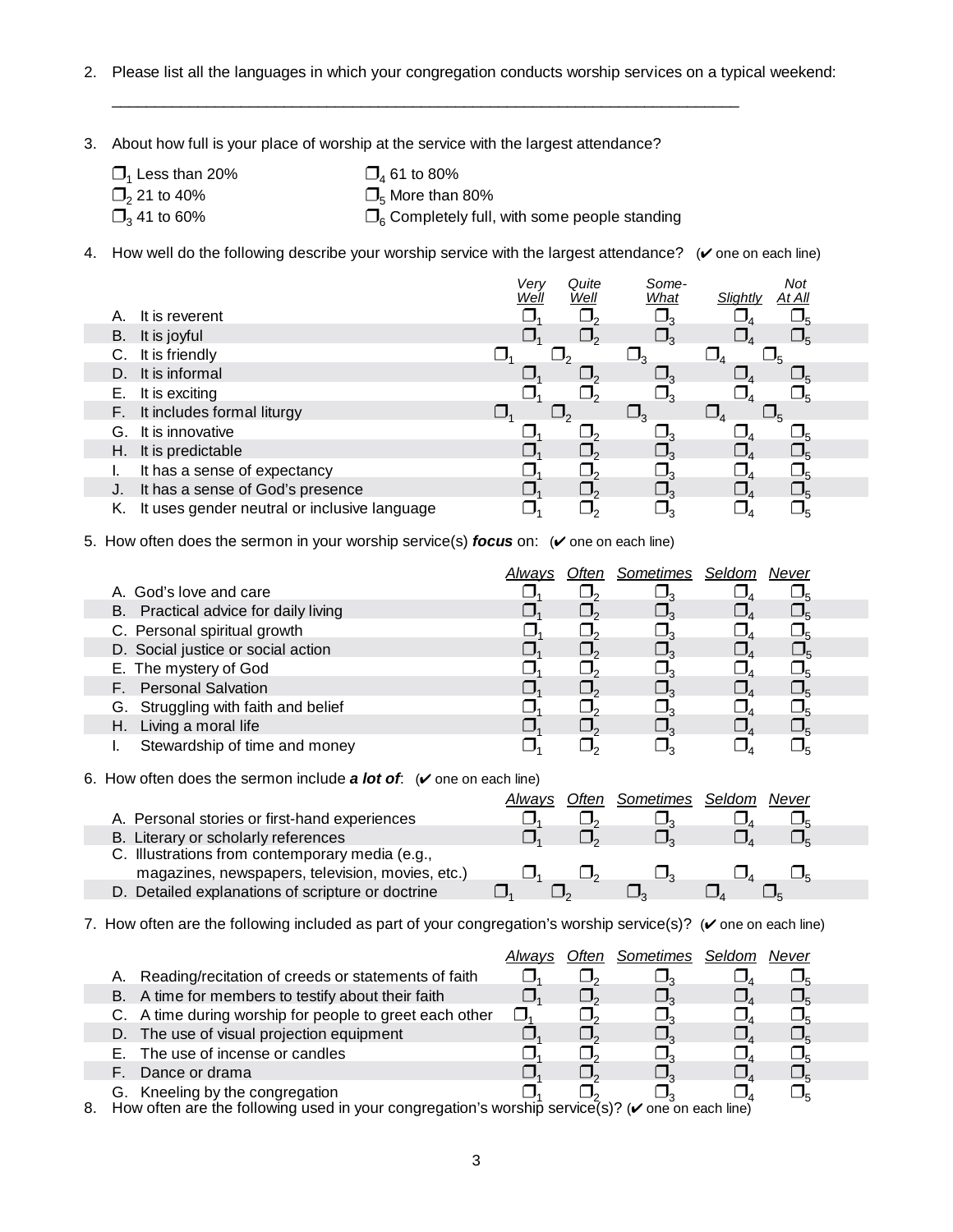|     |                                                                                                                                                                                                               | Always                         |               | Often Sometimes Seldom Never |                                      |               |
|-----|---------------------------------------------------------------------------------------------------------------------------------------------------------------------------------------------------------------|--------------------------------|---------------|------------------------------|--------------------------------------|---------------|
|     | A. Organ and/or piano                                                                                                                                                                                         | $\Box_{\scriptscriptstyle{1}}$ | $\Box_2$      | $\square_3$                  | $\square_{4}$                        | $\Box_5$      |
|     | B. Electronic keyboard or synthesizer                                                                                                                                                                         | $\Box_{\scriptscriptstyle{1}}$ | $\Box_2$      | $\Box_3$                     | $\Box_{4}$                           | $\Box_5$      |
|     | C. Electric guitar or bass                                                                                                                                                                                    | $\Box_{\scriptscriptstyle{1}}$ | $\Box_2$      | $\Box_3$                     | $\Box_{\scriptscriptstyle{4}}$       | $\Box_5$      |
|     | D. Non-electronic string or wind instruments                                                                                                                                                                  | $\Box_{\scriptscriptstyle{1}}$ | $\Box_2$      | $\Box_{_3}$                  | $\Box_{4}$                           | $\Box_5$      |
|     | E. Drums or other percussion instruments                                                                                                                                                                      | $\Box_{\scriptscriptstyle{1}}$ | $\Box_2$      | $\Box_3$                     | $\Box_{4}$                           | $\square_{5}$ |
|     | F. Recorded music (tapes, cd's, etc.)                                                                                                                                                                         | $\Box_{\scriptscriptstyle{1}}$ | $\Box_{2}$    | $\Box_{_3}$                  | $\Box_{4}$                           | $\square_{5}$ |
|     |                                                                                                                                                                                                               |                                |               |                              |                                      |               |
| 9.  | When visitors attend worship services at your church, about how many members usually welcome them?                                                                                                            |                                |               |                              |                                      |               |
|     | $\Box$ <sub>1</sub> More than five<br>$\Box$ <sub>2</sub> Three to five $\Box$ <sub>3</sub> One or two                                                                                                        |                                |               |                              | $\square$ <sub>4</sub> None          |               |
|     |                                                                                                                                                                                                               |                                |               |                              |                                      |               |
|     | 10. In comparison to the style of your congregation's primary worship service 5 years ago, would you say the style<br>of your current primary worship service: [Skip if your church is less than 5 years old] |                                |               |                              |                                      |               |
|     |                                                                                                                                                                                                               |                                |               |                              |                                      |               |
|     | $\Box_1$ Is basically the same $\Box_2$ Changed a little $\Box_3$ Changed more than a little                                                                                                                  |                                |               |                              | $\square$ <sub>4</sub> Changed a lot |               |
| 11. | How well does each of the following statements describe your congregation? $(\checkmark)$ one on each line)                                                                                                   |                                |               |                              |                                      |               |
|     |                                                                                                                                                                                                               |                                |               |                              |                                      |               |
|     |                                                                                                                                                                                                               | Very                           | Quite         | Some-                        |                                      | Not           |
|     |                                                                                                                                                                                                               | <u>Well</u>                    | Well          | <u>What</u>                  | Slightly At All                      |               |
| А.  | Our congregation is like a close-knit family                                                                                                                                                                  | $\Box_{1}$                     | $\Box_{2}$    | $\Box_3$                     | $\square_{\scriptscriptstyle 4}$     | $\Box$        |
| В.  | Our congregation is spiritually vital and alive                                                                                                                                                               | $\Box_{1}$                     | $\Box_2$      | $\square_3$                  | $\Box_4$                             | $\square_{5}$ |
| C.  | Our congregation is working for social justice                                                                                                                                                                | $\Box_{\scriptscriptstyle{1}}$ | $\Box_{2}$    | $\square_{3}$                | $\Box_{\scriptscriptstyle{4}}$       | ▢             |
| D.  | Our congregation helps members deepen their                                                                                                                                                                   |                                |               |                              |                                      |               |
|     | relationship with God                                                                                                                                                                                         | $\Box_{\scriptscriptstyle{1}}$ | $\square_{2}$ | $\Box_3$                     | $\square_4$                          | $\Box_5$      |
| Е.  | We are trying to increase our racial/ethnic diversity                                                                                                                                                         | $\Box_{1}$                     | $\Box_{2}$    | $\Box_3$                     | $\Box_{4}$                           | $\Box_5$      |
| F.  | Our congregation celebrates its ABC heritage                                                                                                                                                                  | $\Box_{1}$                     | $\Box_2$      | $\Box_3$                     | $\square$ <sub>4</sub>               | $\Box_5$      |
| G.  | We are a moral beacon in our community                                                                                                                                                                        | $\Box_{1}$                     | $\Box_2$      | $\Box_3$                     | $\Box_{4}$                           | $\Box_5$      |
| Η.  | We welcome new ways of doing worship and ministry                                                                                                                                                             | $\Box_1$                       | $\Box_{2}$    | $\square_{3}$                | $\Box_4$                             | $\Box_5$      |
| I.  | Disagreements and conflicts are dealt with openly here                                                                                                                                                        | $\Box_1$                       | $\Box_2$      | $\Box_3$                     | $\Box_{4}$                           | $\Box_5$      |
| J.  | Our worship services are inspirational and uplifting                                                                                                                                                          | $\Box$ <sub>1</sub>            | $\Box_{2}$    | $\square_{3}$                | $\Box_{4}$                           | $\Box_5$      |
| Κ.  | Our congregation has a strong racial/ethnic or national                                                                                                                                                       |                                |               |                              |                                      |               |
|     | identity it is trying to preserve                                                                                                                                                                             | $\Box_{1}$                     | $\Box_2$      | $\square_3$                  | $\Box_{4}$                           | $\square_{5}$ |
| L.  | Members are excited about the future of our church                                                                                                                                                            | $\Box$                         | $\Box$        | $\square_3$                  | $\Box_4$                             | $\Box_5$      |
| М.  | New members are easily incorporated into the life of                                                                                                                                                          |                                |               |                              |                                      |               |
|     | our congregation                                                                                                                                                                                              | $\Box_{1}$                     | $\Box_2$      | $\square_3$                  | $\square_4$                          | $\Box_5$      |
| Ν.  | We have a clear sense of mission and purpose                                                                                                                                                                  | $\Box$                         | $\Box_{2}$    | $\square_{_3}$               | $\Box_{4}$                           | $\square_{5}$ |
| O.  | Our congregation provides many opportunities for                                                                                                                                                              |                                |               |                              |                                      |               |
|     | members to learn about their faith                                                                                                                                                                            | $\Box_1$                       | $\Box_2$      | $\Box_3$                     | $\Box_{4}$                           | $\Box_5$      |
| Ρ.  | Our programs and activities are well-organized                                                                                                                                                                | $\Box_{\scriptscriptstyle{4}}$ | $\Box_{2}$    | $\square_3$                  | $\Box_4$                             | $\Box_5$      |
| Q.  | The community around the church is well informed<br>about the activities taking place in our congregation                                                                                                     |                                |               |                              |                                      |               |
|     |                                                                                                                                                                                                               | $\square_{1}$                  | $\Box_2$      | $\Box_3$                     | $\square_4$                          | $\square_5$   |
|     | 12. How important are the following sources of authority in the worship and teaching of your congregation?                                                                                                    |                                |               |                              |                                      |               |
|     | $(V$ one on each line)                                                                                                                                                                                        | Absolutely                     | Very          | Somewhat                     | Little Or No                         |               |
|     |                                                                                                                                                                                                               | Foundational                   |               | Important Important          | Importance                           |               |
|     | A. The Bible                                                                                                                                                                                                  | $\Box_{1}$                     | $\Box_2$      | $\Box_3$                     | $\Box_{4}$                           |               |
|     | B. Historic creeds, doctrines & tradition                                                                                                                                                                     | $\Box_{1}$                     | $\Box_2$      | $\Box_3$                     | $\Box_{4}$                           |               |
|     | C. Revelation of the Holy Spirit                                                                                                                                                                              | $\Box_{\scriptscriptstyle{1}}$ | $\square_{2}$ | $\square_{3}$                | $\square_{\scriptscriptstyle{A}}$    |               |
|     | D. Human reason                                                                                                                                                                                               | $\Box_1$                       |               |                              | $\square_4$                          |               |
|     |                                                                                                                                                                                                               |                                | $\Box_2$      | $\square_3$                  |                                      |               |
|     | E. Personal intuition or enlightenment                                                                                                                                                                        | $\Box_{\scriptscriptstyle{1}}$ | $\square$ ,   | $\square_3$                  | $\square_{4}$                        |               |
|     |                                                                                                                                                                                                               |                                |               |                              |                                      |               |

 F. Now please write the letter of the *one* source of authority that is *most important* in your congregation's worship and teaching (as difficult a choice as this may be) in this box  $\rightarrow$ 

# **III. Your Congregation's Participants**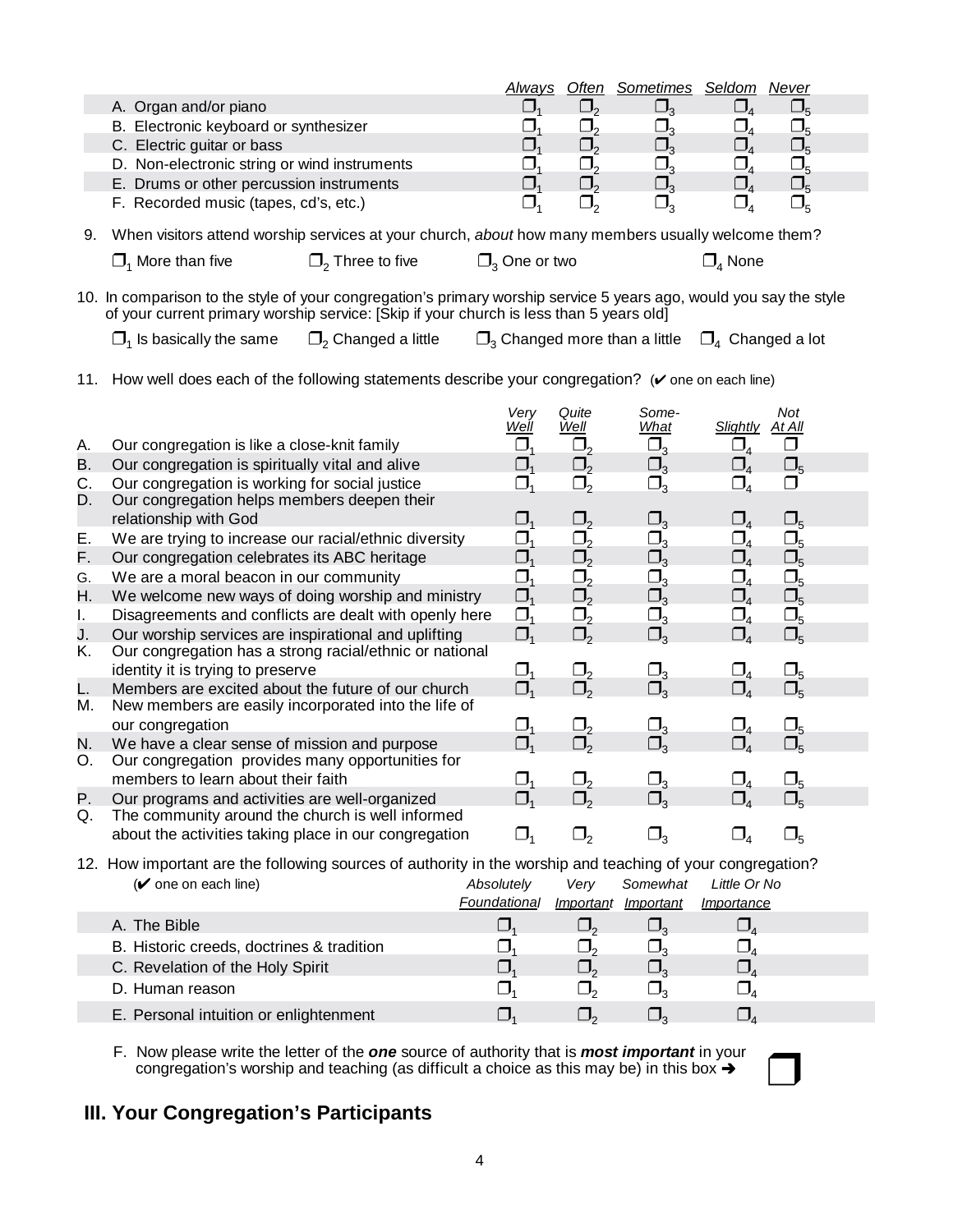- 1. Approximately how many persons would you say are associated *in any way* with the religious life of this congregation — counting both adults and children, counting both regular and irregular participants, counting both official or registered members and also participating nonmembers?  $\rightarrow \rightarrow$
- 2. Approximately how many persons both adults and children would you say *regularly participate* in the religious life of your congregation — *whether or not* they are officially members of your congregation?

| A. Number of regularly participating adults (18 and over) $\rightarrow \rightarrow \rightarrow \rightarrow \rightarrow \rightarrow \rightarrow$ |  |
|-------------------------------------------------------------------------------------------------------------------------------------------------|--|
| B. Number of regularly participating children and teens (17 and under) $\rightarrow \rightarrow$                                                |  |

- 3. Since 1995, has the above number of **regularly participating adults**: ( $\vee$  one)
	- $\Box_1$  Increased 10% or more  $\Box_3$  Stayed about the same (+/- 4%)  $\Box_2$  Increased 5% to 9%

 $\square_4$  Decreased 5% to 9%<br> $\square_5$  Decreased 10% or more

4. Of your total number of **regularly participating adults**, what percent would you estimate are:

|                                                                              | None        | Hardly Any<br>1-10%    | Few<br>11-20% | Some<br>21-40%                    | Many<br>41-60%  | Most<br>61-80%     | All or Nearly All<br>81-100% |
|------------------------------------------------------------------------------|-------------|------------------------|---------------|-----------------------------------|-----------------|--------------------|------------------------------|
| A. Female                                                                    | $\Box_{4}$  | $\Box_2$               | $\Box_3$      | $\square_{\scriptscriptstyle{A}}$ | $\square_{5}$   | $\square_{6}$      |                              |
| B. Not high school graduates                                                 | $\square_1$ | $\Box_2$               | $\square_3$   | $\square_4$                       | $\square_{5}$   | $\square_6$        | $\sqcup_{7}$                 |
| C. College graduates                                                         | $\Box$ .    | $\Box_2$               | $\square_3$   | $\Box_{4}$                        | $\square_{5}$   | $\square_6$        | $\sqcup_{7}$                 |
| D. Age 35 or younger                                                         | $\Box_{4}$  | $\square$ <sub>2</sub> | $\square_3$   | $\square_4$                       | $\square_{5}$   | $\square_6$        | $\Box_7$                     |
| E. Over 60 years old                                                         | $\Box$      | $\Box_2$               | $\Box_3$      | $\Box_4$                          | $\Box_5$        | $\square_6$        | $\sqcup_{7}$                 |
| F. Married                                                                   | $\Box_{4}$  | $\Box_2$               | $\square_3$   | $\square_{4}$                     | $\square_{5}$   | $\square_6$        | $\Box$                       |
| G. Life-long ABC members                                                     | $\Box$ .    | $\Box_2$               | $\square_3$   | $\Box_{4}$                        | $\square_{5}$   | $\square_6$        | $\sqcup_{7}$                 |
| H. New to our congregation in<br>the last five years                         | $\Box_1$    | $\square$              | $\square_3$   | $\square_{4}$                     | $\square_{5}$   | $\square_{\kappa}$ | $\Box$ <sub>7</sub>          |
| I. Living in the immediate area<br>around our church building                | $\Box_1$    | $\square$ ,            | $\square_3$   | $\Box_{4}$                        | $\square_{5}$   | $\square_{6}$      |                              |
| J. Commuting more than 15 minutes                                            |             |                        |               |                                   |                 |                    |                              |
| to get to our worship services                                               | $\Box$      | $\square$ ,            | $\square_3$   | $\square_{4}$                     | $\square_{5}$   | $\square_{\kappa}$ | $\Box_7$                     |
| K. Currently holding volunteer leader-<br>ship roles in our church (serve on |             |                        |               |                                   |                 |                    |                              |
| committees; teach Sunday school)                                             | $\Box$      | $\square$ ,            | $\square_3$   | $\square_4$                       | $\Box_{\kappa}$ | $\square_{\kappa}$ | $\sqcup_{7}$                 |
| L. In households with incomes                                                |             |                        |               |                                   |                 |                    |                              |
| below \$20,000                                                               | $\Box$      | $\square$              | $\square_3$   | $\square_4$                       | $\square_{5}$   | $\square_{\kappa}$ | $\Box_7$                     |
| M. In households with incomes<br>above \$75,000                              | $\Box$      | $\square$              | $\square_3$   | $\Box_{4}$                        | $\square_{5}$   | $\square_{\kappa}$ | $\square_7$                  |
| N. In households with children                                               |             |                        |               |                                   |                 |                    |                              |
| under 18 present                                                             | $\Box$      | $\Box_2$               | $\square_3$   | $\square_{4}$                     | $\square_{5}$   | $\square_{\kappa}$ | $\mathbf{L}_{7}$             |
|                                                                              |             |                        |               |                                   |                 |                    |                              |

5. Of your total number of **regularly participating adults**, how many would you estimate are:

| • American Indian/Alaska Native<br>$\bullet$ Asian<br>• Native Hawaiian or other<br>Pacific Islander | • Black or African American<br>• Hispanic or Latino/a<br>$\bullet$ White<br>$\bullet$ Biracial/multiracial |  |
|------------------------------------------------------------------------------------------------------|------------------------------------------------------------------------------------------------------------|--|
|------------------------------------------------------------------------------------------------------|------------------------------------------------------------------------------------------------------------|--|

|                           |                          | Within these racial/ethnic groups, are there any significant national sub-groups (e.g. German, Korean, Irish, |
|---------------------------|--------------------------|---------------------------------------------------------------------------------------------------------------|
| Mexican, Caribbean, etc)? | $\Box_1$ Yes $\Box_2$ No | <b>IF YES, please list them</b>                                                                               |

 $\_$  ,  $\_$  ,  $\_$  ,  $\_$  ,  $\_$  ,  $\_$  ,  $\_$  ,  $\_$  ,  $\_$  ,  $\_$  ,  $\_$  ,  $\_$  ,  $\_$  ,  $\_$  ,  $\_$  ,  $\_$  ,  $\_$  ,  $\_$  ,  $\_$  ,  $\_$  ,  $\_$  ,  $\_$  ,  $\_$  ,  $\_$  ,  $\_$  ,  $\_$  ,  $\_$  ,  $\_$  ,  $\_$  ,  $\_$  ,  $\_$  ,  $\_$  ,  $\_$  ,  $\_$  ,  $\_$  ,  $\_$  ,  $\_$  ,

6. How would you describe the basic *theological* outlook of the majority of your regularly participating adults? ( $\vee$  one)

 $\Box_1$  Very conservative  $\Box_3$  Moderate  $\Box_4$  Somewhat progressive or liberal  $\Box_5$  Somewhat Conservative  $\Box_5$  Very progressive or liberal  $\Box$ <sub>5</sub> Very progressive or liberal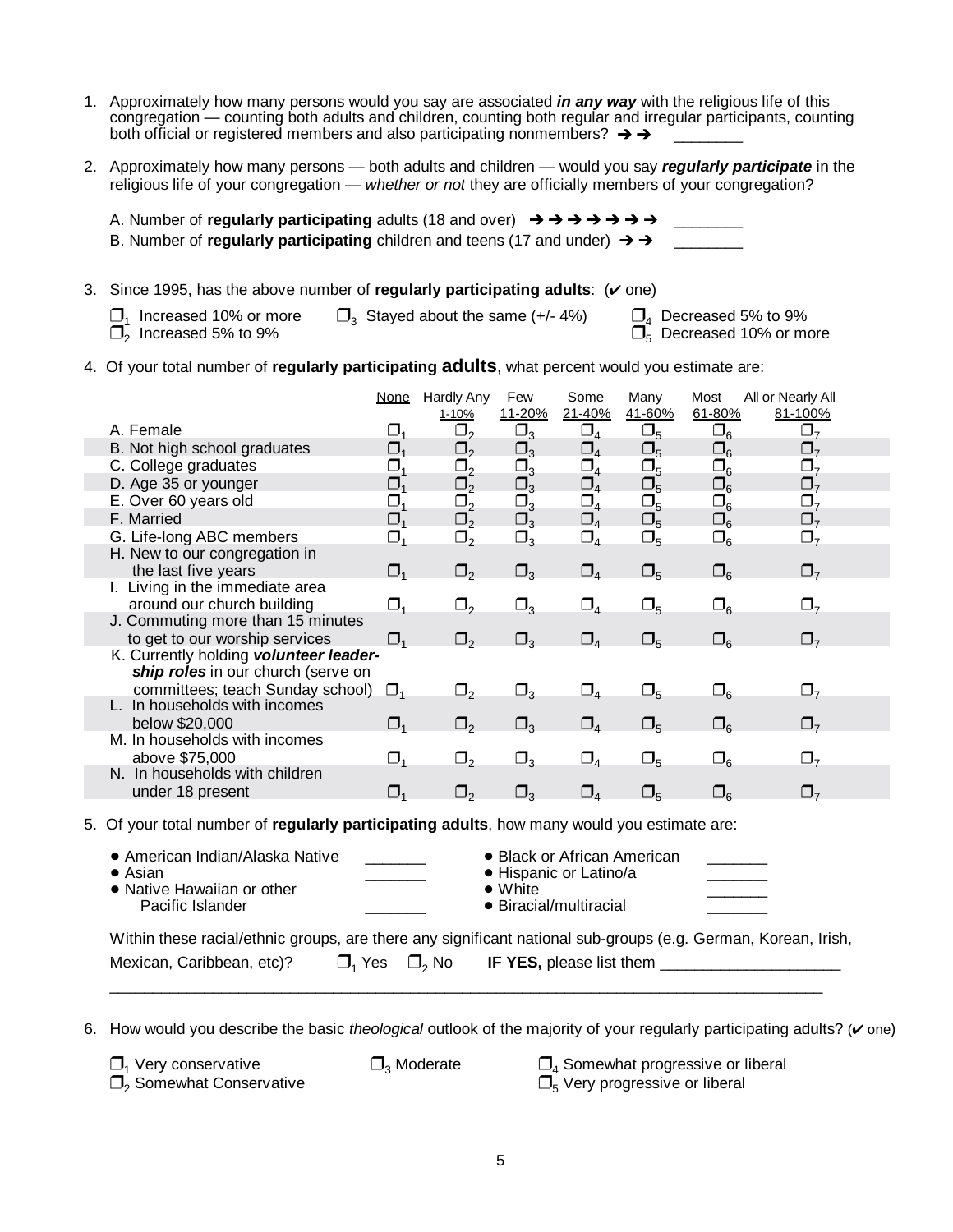7. Would you describe the regularly participating adults in your congregation as basically similar or dissimilar to nearby residents in terms of race, ethnicity, income, age and lifestyle?  $(\vee$  one on each line)

|    |                                    | Similar | Dissimilar |
|----|------------------------------------|---------|------------|
| Α. | Race                               |         |            |
|    | B. Ethnicity (culture or language) |         |            |
|    | Income                             |         |            |
|    | D. Age                             |         |            |
| Е. | Lifestyle                          |         |            |

# **IV. Congregational Programs**

1. During the past 12 months, did your congregation have any of the following programs or activities in addition to Sunday school or church school?

| IF YES:<br>• A one-time, short-term or occasional event?<br>• On-going during a particular season? |           | Circle all "Yeses" that apply    |            |               |  |  |  |
|----------------------------------------------------------------------------------------------------|-----------|----------------------------------|------------|---------------|--|--|--|
| • On-going throughout the year?                                                                    |           | One-Time, Short- On-going During |            | On-going Thru |  |  |  |
|                                                                                                    | <u>No</u> | Term, Occasional                 | A Season   | The Year      |  |  |  |
| A. Bible study (other than Sunday school)                                                          | No.       | Yes                              | Yes        | Yes           |  |  |  |
| B. Theological or doctrinal study                                                                  | <b>No</b> | Yes                              | <b>Yes</b> | <b>Yes</b>    |  |  |  |
| C. Prayer or meditation groups                                                                     | <b>No</b> | Yes                              | Yes        | Yes           |  |  |  |
| D. Spiritual retreats                                                                              | <b>No</b> | <b>Yes</b>                       | Yes        | Yes           |  |  |  |
| E. Community service                                                                               | <b>No</b> | Yes                              | Yes        | Yes           |  |  |  |
| F. Parenting or marriage enrichment                                                                | <b>No</b> | Yes                              | Yes        | <b>Yes</b>    |  |  |  |
| G. Choir(s)                                                                                        | <b>No</b> | Yes                              | Yes        | Yes           |  |  |  |
| H. Other performing arts (e.g., music, dance, drama)                                               | <b>No</b> | <b>Yes</b>                       | Yes        | <b>Yes</b>    |  |  |  |
| I. Groups that discuss books or contemporary issues                                                | <b>No</b> | Yes                              | Yes        | Yes           |  |  |  |
| J. Self-help or personal growth groups                                                             | <b>No</b> | <b>Yes</b>                       | Yes        | Yes           |  |  |  |
| K. Exercise, fitness or weight loss groups/classes                                                 | <b>No</b> | Yes                              | Yes        | Yes           |  |  |  |
| L. Sports teams                                                                                    | <b>No</b> | <b>Yes</b>                       | Yes        | Yes           |  |  |  |
| M. Youth/Teen activities                                                                           | No        | Yes                              | Yes        | Yes           |  |  |  |
| N. Young Adult activities                                                                          | <b>No</b> | <b>Yes</b>                       | Yes        | <b>Yes</b>    |  |  |  |
| O. Senior Adult activities                                                                         | <b>No</b> | Yes                              | Yes        | Yes           |  |  |  |
| P. Mens/Womens ministries (e.g., AB Men, AB Women)                                                 | <b>No</b> | Yes                              | Yes        | Yes           |  |  |  |

#### 2. To what extent does your congregation emphasize in its worship and education the following *home or personal practices*? ( $\vee$  one on each line)

|                                             | A Great<br><u>Deal</u> | Quite<br>A Bit | <u>Some</u> | A<br><u>Little</u> | Not<br>At All |  |
|---------------------------------------------|------------------------|----------------|-------------|--------------------|---------------|--|
| A. Personal prayer, meditation or devotions |                        |                |             |                    |               |  |
| B. Studying the Bible                       |                        | $\Box$         | $\Box$      | $\Box$             |               |  |
| C. Family devotions                         |                        | $\Box_2$       | $\Box$      |                    |               |  |
| D. Fasting                                  |                        | $\Box$         | $\Box$      | $\Box$             |               |  |
| E. Observing dietary restrictions           |                        | $\Box$         | $\Box_2$    |                    |               |  |
| F. Abstinence from alcohol                  |                        | $\Box$         | $\Box$      | $\mathbf{U}_A$     |               |  |
| G. Keeping the Sabbath day Holy             |                        |                |             |                    |               |  |
| H. Abstaining from premarital sex           |                        |                | $\Box_2$    |                    |               |  |

3. Does your church have an organized program for keeping up with members' needs and providing ministry at the neighborhood level (e.g., shepherding, deacon/elder, care group, area pastor)?  $\Box_1$  Yes  $\Box_2$  No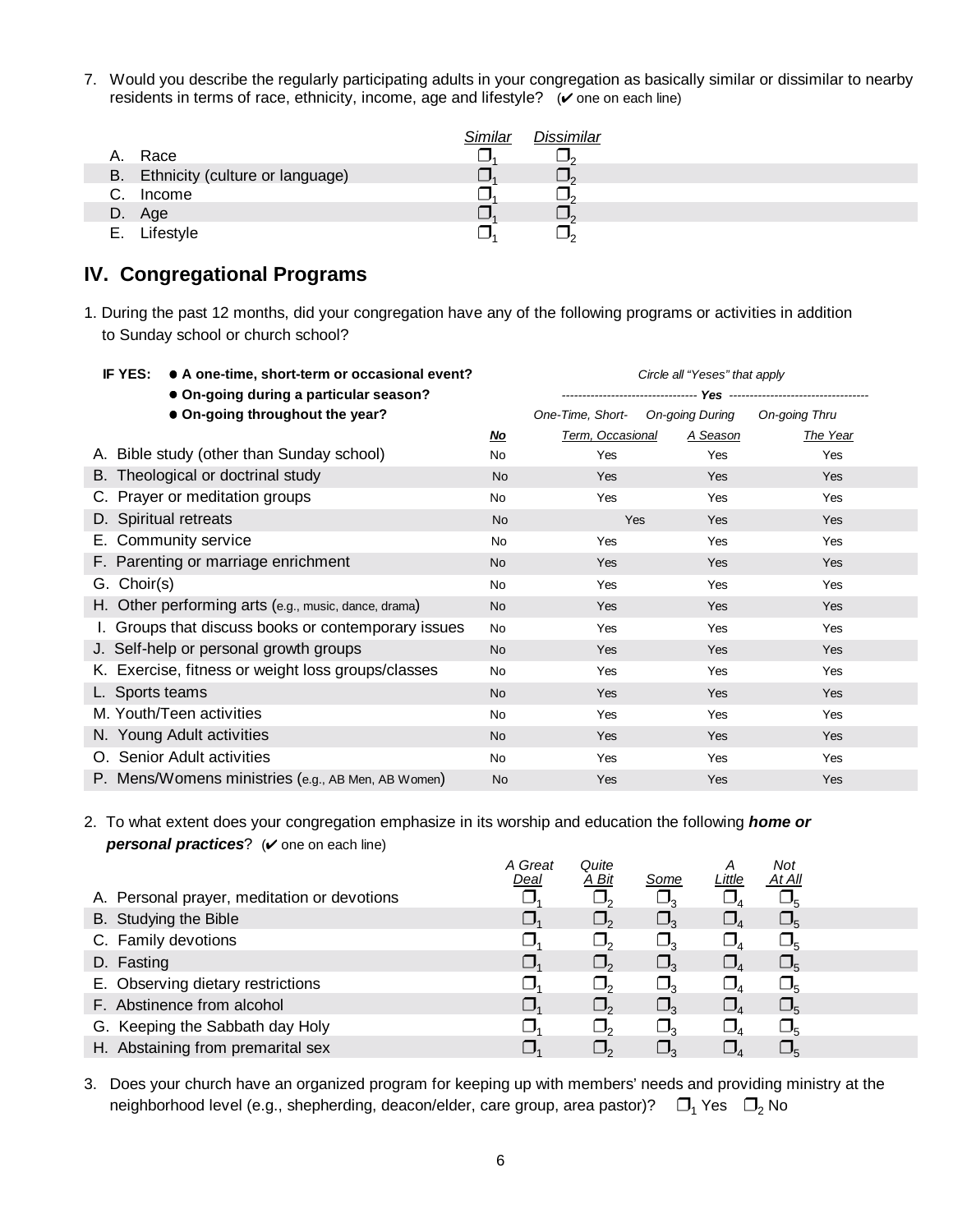- 4. Many churches make use of small groups for fellowship, spiritual nurture, etc. (in addition to Sunday school). Which statement best describes your congregation?
	- $\Box$ <sub>1</sub> Such groups do not exist within our congregation
	- $\Box$ <sub>2</sub> A few such groups meet, but they are not central to our congregation's program
	- $\square$  Small groups are central to our strategy for Christian nurture and spiritual formation
- 5. To what extent are the teenage children of church members involved in the religious life of your congregation?

| $\Box_1$ Very great extent | $\Box_2$ Large extent $\Box_3$ Some extent | $\Box_4$ Slight extent $\Box_5$ Not at all |  |
|----------------------------|--------------------------------------------|--------------------------------------------|--|
|                            |                                            |                                            |  |

6. If someone visited your church and indicated that they were a visitor in the friendship book, registration book, or on a visitor's card, how long would it take on average before they received a *visit* or *phone call* from the church?

 $\Box$ , We have no visitor's cards or friendship/registration books for visitors to identify themselves

| $\Box$ <sub>2</sub> Within a few days $\Box$ <sub>3</sub> Within a week | $\Box$ Within a few weeks | $\square_{5}$ More than a few weeks (or never) |
|-------------------------------------------------------------------------|---------------------------|------------------------------------------------|
| $\Box_6$ No visits or phone calls, but we do send a letter              |                           |                                                |

- 7. About how many *visits* or *phone calls* to prospective members, worship visitors, or newcomers in the community does the ministerial staff of your church make in an average month?
- 8. To what extent are your church members involved in recruiting new members?

- 9. Are efforts made to provide special parking or seating for visitors to your church?  $\Box_1$  Yes  $\Box_2$  No
- 10. During the past 12 months, did your congregation do any of the following to reach out to nonmembers or less active members, or to make your church better known in your community?

| $(V$ One on each line)                                            | Yes<br>Done in last<br>12 Months | <b>Would Support</b><br>This Activity | No, but church members<br><b>Would Not Support</b><br><b>This Activity</b> |
|-------------------------------------------------------------------|----------------------------------|---------------------------------------|----------------------------------------------------------------------------|
| A. Advertisements or stories in local newspapers                  |                                  |                                       |                                                                            |
| B. Radio or television advertisements                             |                                  |                                       | $\mathbin{\sqcup}$                                                         |
| C. Direct mail or distribution of announcements to area residents |                                  |                                       | $\Box_{\circ}$                                                             |
| D. A programmed growth or evangelistic campaign                   |                                  |                                       | $\square_3$                                                                |
| E. Efforts to identify and contact people who recently moved      |                                  |                                       |                                                                            |
| into our congregation's area                                      |                                  |                                       |                                                                            |
| F. Stressing the importance of sharing one's faith                |                                  |                                       | $\Box_2$                                                                   |
| G. Special worship services intended to attract the unchurched    |                                  |                                       |                                                                            |
| ("bring a friend" or seeker services, revivals, etc.)             |                                  |                                       | $\Box_3$                                                                   |
| H. Special programs (parenting classes, concerts, festivals)      |                                  |                                       |                                                                            |
| intended to attract the unchurched in our community               |                                  |                                       | $\Box$                                                                     |
| I. Phone calls or personal visits by the ministerial staff        |                                  |                                       |                                                                            |
| J. Phone calls or personal visits by lay members                  |                                  |                                       |                                                                            |

11. During the last 12 months, was your congregation involved in any of the following types of inter-congregational, ecumenical or interfaith activities?

|                                                      |           |            | With other congregations or persons: |                   |  |  |  |
|------------------------------------------------------|-----------|------------|--------------------------------------|-------------------|--|--|--|
| (Circle all the "Yeses" that apply)                  |           |            | From other                           | From other        |  |  |  |
|                                                      |           | From the   | Christian                            | Faith             |  |  |  |
|                                                      | <u>No</u> | <u>ABC</u> | Denominations                        | <b>Traditions</b> |  |  |  |
| A. Joint worship services                            | No        | Yes        | Yes                                  | Yes               |  |  |  |
| B. Joint celebrations or programs other than worship | No        | Yes        | Yes                                  | Yes               |  |  |  |
| C. Joint service projects                            | No.       | Yes        | Yes                                  | Yes               |  |  |  |
| D. Councils of churches or ministerial associations  | No        | Yes        | Yes                                  | Yes               |  |  |  |

12. In the past 12 months, did your congregation provide, or cooperate in providing, any of the following services for your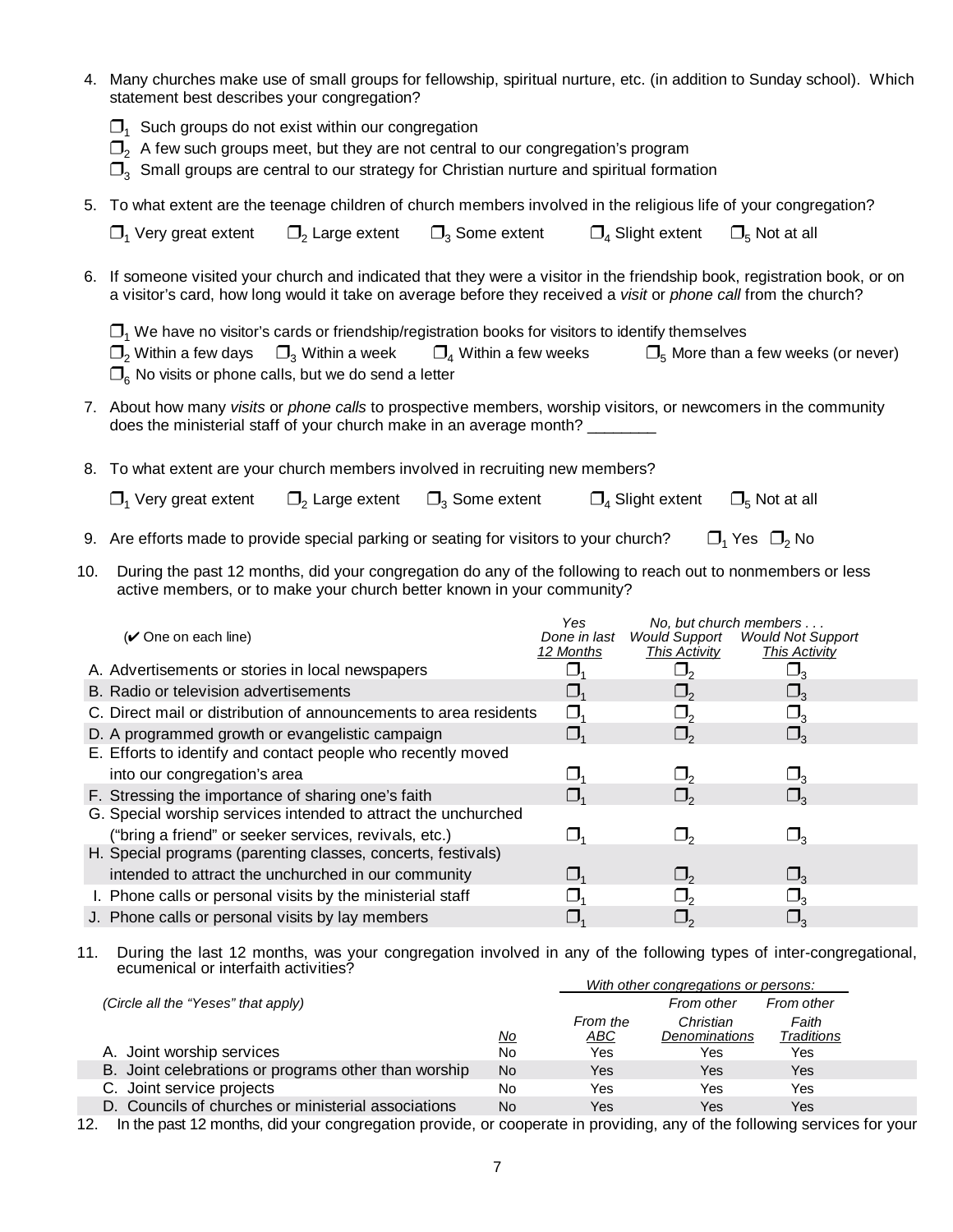own congregation's members or for people in the community?

| [including material or financial contributions,<br>volunteer time by church members, or space<br>in your building] |                                                    |           | <b>Provided Directly</b><br>By Your | --------- Yes, circle all that apply -----------<br>Cooperated With Another<br>Congregation, Agency, |
|--------------------------------------------------------------------------------------------------------------------|----------------------------------------------------|-----------|-------------------------------------|------------------------------------------------------------------------------------------------------|
|                                                                                                                    |                                                    |           | <b>Congregation</b>                 | Or Organization                                                                                      |
| Α.                                                                                                                 | Food pantry, soup kitchen or food donations        | No.       | Yes                                 | Yes                                                                                                  |
| В.                                                                                                                 | Cash or vouchers given to families or individuals  | <b>No</b> | Yes                                 | <b>Yes</b>                                                                                           |
| C.                                                                                                                 | Thrift store or thrift store donations             | <b>No</b> | Yes                                 | Yes                                                                                                  |
| D.                                                                                                                 | Temporary or permanent shelter/housing             | <b>No</b> | <b>Yes</b>                          | <b>Yes</b>                                                                                           |
| Е.                                                                                                                 | Counseling services or support groups              | No.       | Yes                                 | <b>Yes</b>                                                                                           |
| F.                                                                                                                 | Substance abuse & 12-step recovery programs        | <b>No</b> | <b>Yes</b>                          | <b>Yes</b>                                                                                           |
| G.                                                                                                                 | Day care, pre-school, before/after-school programs | <b>No</b> | Yes                                 | Yes                                                                                                  |
| Η.                                                                                                                 | Tutoring or literacy programs                      | <b>No</b> | <b>Yes</b>                          | <b>Yes</b>                                                                                           |
| L.                                                                                                                 | Voter registration or voter education              | No.       | Yes                                 | Yes                                                                                                  |
|                                                                                                                    | J. Organized social issue advocacy                 | No.       | <b>Yes</b>                          | <b>Yes</b>                                                                                           |
| K.                                                                                                                 | Employment counseling, placement or training       | No.       | Yes                                 | Yes                                                                                                  |
|                                                                                                                    | Health programs, clinics, health education         | <b>No</b> | <b>Yes</b>                          | Yes                                                                                                  |
| M.                                                                                                                 | Hospital, nursing home or assisted care facilities | No.       | Yes                                 | Yes                                                                                                  |
| N.                                                                                                                 | Prison or jail ministry                            | <b>No</b> | <b>Yes</b>                          | <b>Yes</b>                                                                                           |
| O.                                                                                                                 | Community organizing                               | No.       | Yes                                 | Yes                                                                                                  |
| Р.                                                                                                                 | Program for migrants or immigrants                 | <b>No</b> | Yes                                 | <b>Yes</b>                                                                                           |
| Q.                                                                                                                 | Senior citizen programs (other than housing)       | No        | Yes                                 | Yes                                                                                                  |

13. In a typical month, about how many people *do you estimate* are served through the services your congregation directly provides? Estimated number of people served \_\_\_\_\_\_\_\_\_\_

### **V. Leadership And Organizational Dynamics**

1. Please describe the current (senior) pastor by checking all of the boxes that apply or filling in the requested information. If you have co-pastors, please check here  $\Box$  and answer the following for the *older* of your co-pastors. If you do not currently have a pastor, please check here  $\Box$  and skip to question 3.

| A. Age? ____ Years old                                                                                                                                                                                                                                                      | В.                                                                                                                                                                                                            | $\Box$ Paid           | $\Box$ <sub>2</sub> Volunteer                                                                                                                                                                                                                                                                                             |                |                            |                            |
|-----------------------------------------------------------------------------------------------------------------------------------------------------------------------------------------------------------------------------------------------------------------------------|---------------------------------------------------------------------------------------------------------------------------------------------------------------------------------------------------------------|-----------------------|---------------------------------------------------------------------------------------------------------------------------------------------------------------------------------------------------------------------------------------------------------------------------------------------------------------------------|----------------|----------------------------|----------------------------|
|                                                                                                                                                                                                                                                                             | C. $\Box$ <sub>1</sub> Full time $\Box$ <sub>2</sub> Full time, supplemented by outside employment<br>$\Box$ <sub>3</sub> Part time $\rightarrow$ IF PART TIME does s/he also: 1) Serve another congregation? |                       | 2) Work a secular job?                                                                                                                                                                                                                                                                                                    |                | $\Box_1$ Yes<br>$\Box$ Yes | $\Box_2$ No<br>$\Box_2$ No |
| D. $\Box_1$ Male                                                                                                                                                                                                                                                            | $\Box_2$ Female<br>Е.                                                                                                                                                                                         |                       | $\Box_1$ Regular call $\Box_2$ Temporary/interim                                                                                                                                                                                                                                                                          |                |                            |                            |
| F. Highest level of education ( $\vee$ one):<br>$\Box$ <sub>1</sub> High school diploma or less<br>$\Box$ <sub>2</sub> Some college or technical<br>$\square$ <sub>3</sub> College Bachelor's Degree<br>$\square$ <sub>4</sub> Masters Degree<br>$\Box_{5}$ Doctoral Degree | $\Box$ <sub>1</sub>                                                                                                                                                                                           | None                  | G. Highest level of <i>ministerial</i> education $(\vee$ one):<br>$\square$ <sub>2</sub> Certificate or correspondence program<br>$\square$ <sub>3</sub> Bible college or some seminary<br>$\Box_{4}$ Seminary Masters Degree (e.g., M.Div., M.R.E.)<br>$\square_{5}$ Post-Masters, seminary degree (e.g., D.Min., Ph.D.) |                |                            |                            |
| H. Race/ethnicity $(v$ one):                                                                                                                                                                                                                                                |                                                                                                                                                                                                               |                       |                                                                                                                                                                                                                                                                                                                           |                |                            |                            |
| $\Box$ <sub>1</sub> American Indian/Alaska Native<br>$\Box$ <sub>2</sub> Asian                                                                                                                                                                                              | $\square$ <sub>3</sub> Native Hawaiian/Other Pacific Islander                                                                                                                                                 | $\Box_{\kappa}$ White | $\Box_4$ Black or African American<br>$\square_{5}$ Hispanic or Latino/a                                                                                                                                                                                                                                                  | $\Box_7$ Other |                            |                            |
|                                                                                                                                                                                                                                                                             | This paraan became your (conjor) poster in what was $2,40$                                                                                                                                                    |                       |                                                                                                                                                                                                                                                                                                                           |                |                            |                            |

I. This person became your (senior) pastor in what year? 19\_\_\_\_\_ 2. How well would most of your members say the following statements describe your (senior) pastor?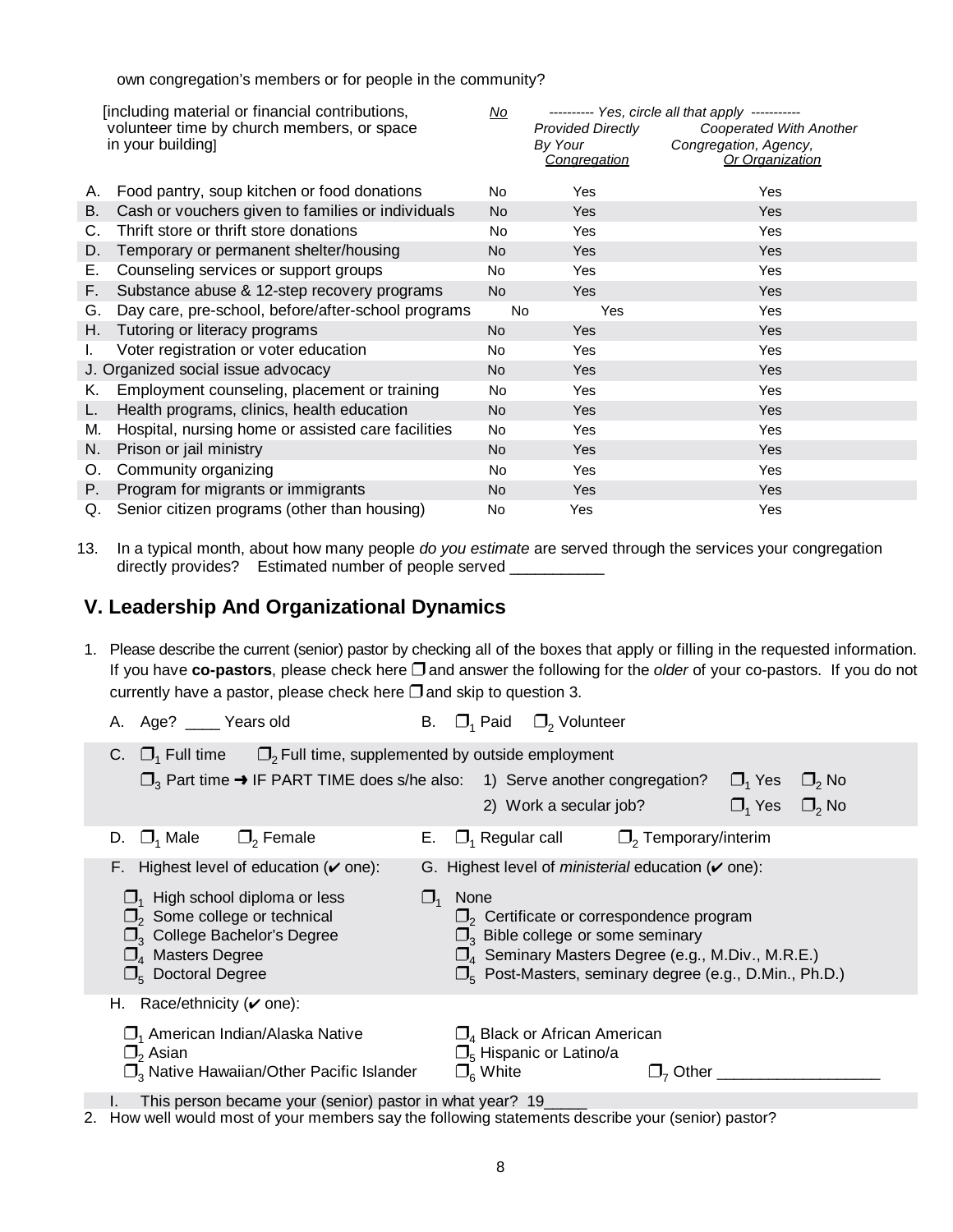|    |                                          | Very        | Quite       | Some-                          |                                | <b>Not</b>            |
|----|------------------------------------------|-------------|-------------|--------------------------------|--------------------------------|-----------------------|
|    |                                          | <b>Well</b> | <b>Well</b> | <b>What</b>                    | Slightly                       | At All                |
| А. | Good preacher                            |             | <u>J.</u>   |                                |                                |                       |
| В. | Knows how to get people to work together |             | $\Box$      | $\Box_{\scriptscriptstyle{2}}$ | $\Box_{4}$                     | $\square_{\varsigma}$ |
| C. | Charismatic leader                       |             |             |                                |                                | $\square_{5}$         |
| D. | Cares about people                       |             | $\Box$      |                                | $\Box_{\scriptscriptstyle{4}}$ | $\square_{\varsigma}$ |
| Е. | Effective administrator                  |             | $\Box$      |                                | $\Box_{\scriptscriptstyle{4}}$ | $\square_{5}$         |
| F. | Has a close relationship with God        |             |             |                                | $\Box_4$                       | $\Box_{\kappa}$       |
| G. | Generates enthusiasm                     |             |             |                                |                                |                       |
| Н. | Has a clear vision for the congregation  |             | $\Box_{2}$  |                                |                                | $\square_{5}$         |
|    | Knows how to get things done             |             |             |                                |                                | $\square_5$           |
|    | J. Knows the Bible                       |             | $\Box$      |                                |                                | $\Box_{\kappa}$       |
| Κ. | Mediates conflict                        |             |             |                                |                                |                       |
|    | Hard worker                              |             |             |                                |                                | $\square_{5}$         |
| M. | Evangelistic                             |             |             |                                | $\Box_{\scriptscriptstyle{A}}$ | l I.                  |
| N. | Effective teacher                        |             |             |                                |                                |                       |
|    |                                          |             |             |                                |                                |                       |

- 3. How many (senior) pastors, including the current one, have served this congregation during the past 10 years? \_\_\_\_\_\_\_\_
- 4. How many years did the previous (senior) pastor serve this congregation? \_\_\_\_\_\_ years
- 5. How many paid, ministerial staff and program staff does this congregation have (including the current pastor)? A. Number full time, paid \_\_\_\_\_\_ B. Number part time, paid
- 6. How easy or difficult is it for your church to recruit people for volunteer leadership roles?  $(V \circ ne)$ 
	- - $\square$ <sup>1</sup> We have no problem recruiting volunteer leaders<br> $\square$ <sub>2</sub> Recruiting volunteer leaders is a continual challer
		- $\Box_2$  Recruiting volunteer leaders is a continual challenge, but we eventually find enough willing people  $\Box_3$  We can't find enough people who are willing to serve
			- We can't find enough people who are willing to serve
- 7. During the last *five years* has your congregation experienced any disagreements or conflicts in the following areas?  $(V$  one on each line)

|    |                                        |           |         | Yes, and it was: |          |  |
|----|----------------------------------------|-----------|---------|------------------|----------|--|
|    |                                        |           | Very    | Moderately       | Not Very |  |
|    |                                        | <u>No</u> | Serious | <b>Serious</b>   | Serious  |  |
|    | Theology                               |           |         |                  |          |  |
| В. | Money/Finances/Budget                  |           |         |                  |          |  |
|    | How worship is conducted               |           |         |                  |          |  |
| D. | Program/mission priorities or emphases |           |         |                  |          |  |
|    | Who should make a decision             |           |         |                  |          |  |
|    | F. Pastor's leadership style           |           |         |                  |          |  |
|    | G. Pastor's personal behavior          |           |         |                  |          |  |
|    | H. Member's personal behavior          |           |         |                  |          |  |
|    | Other:                                 |           |         |                  |          |  |

- 8. If your congregation experienced serious conflict in any of the above areas in the past five years, was the conflict resolved or does it still affect the life of your congregation?  $(\vee$  one)
	- $\Box$ <sub>1</sub> All conflicts were resolved with no negative consequences
	- $\Box_2$  All conflicts were resolved, but resulted in some negative consequences (people left the church, etc.)
	- $\overline{\mathbb{J}}_3$  Some conflict still exists, but it is no longer serious
	- $\overline{\Box}_4$  We still have serious conflict in this congregation
- 9. When your congregation purchases worship, educational, stewardship, evangelism, etc. materials or